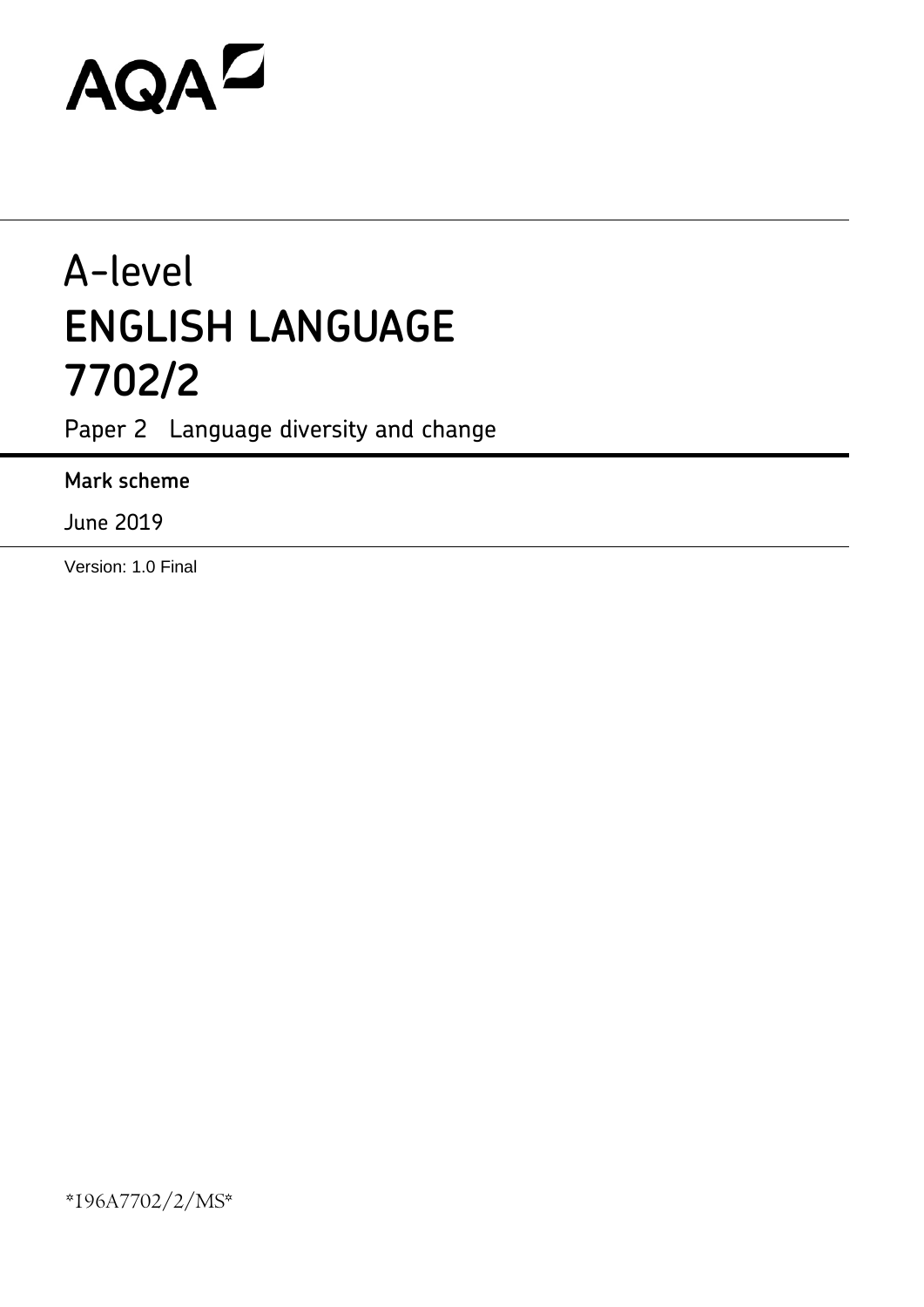Mark schemes are prepared by the Lead Assessment Writer and considered, together with the relevant questions, by a panel of subject teachers. This mark scheme includes any amendments made at the standardisation events which all associates participate in and is the scheme which was used by them in this examination. The standardisation process ensures that the mark scheme covers the students' responses to questions and that every associate understands and applies it in the same correct way. As preparation for standardisation each associate analyses a number of students' scripts. Alternative answers not already covered by the mark scheme are discussed and legislated for. If, after the standardisation process, associates encounter unusual answers which have not been raised they are required to refer these to the Lead Assessment Writer.

It must be stressed that a mark scheme is a working document, in many cases further developed and expanded on the basis of students' reactions to a particular paper. Assumptions about future mark schemes on the basis of one year's document should be avoided; whilst the guiding principles of assessment remain constant, details will change, depending on the content of a particular examination paper.

Further copies of this mark scheme are available from aqa.org.uk

2 Copyright © 2019 AQA and its licensors. All rights reserved.

AQA retains the copyright on all its publications. However, registered schools/colleges for AQA are permitted to copy material from this booklet for their own internal use, with the following important exception: AQA cannot give permission to schools/colleges to photocopy any material that is acknowledged to a third party even for internal use within the centre.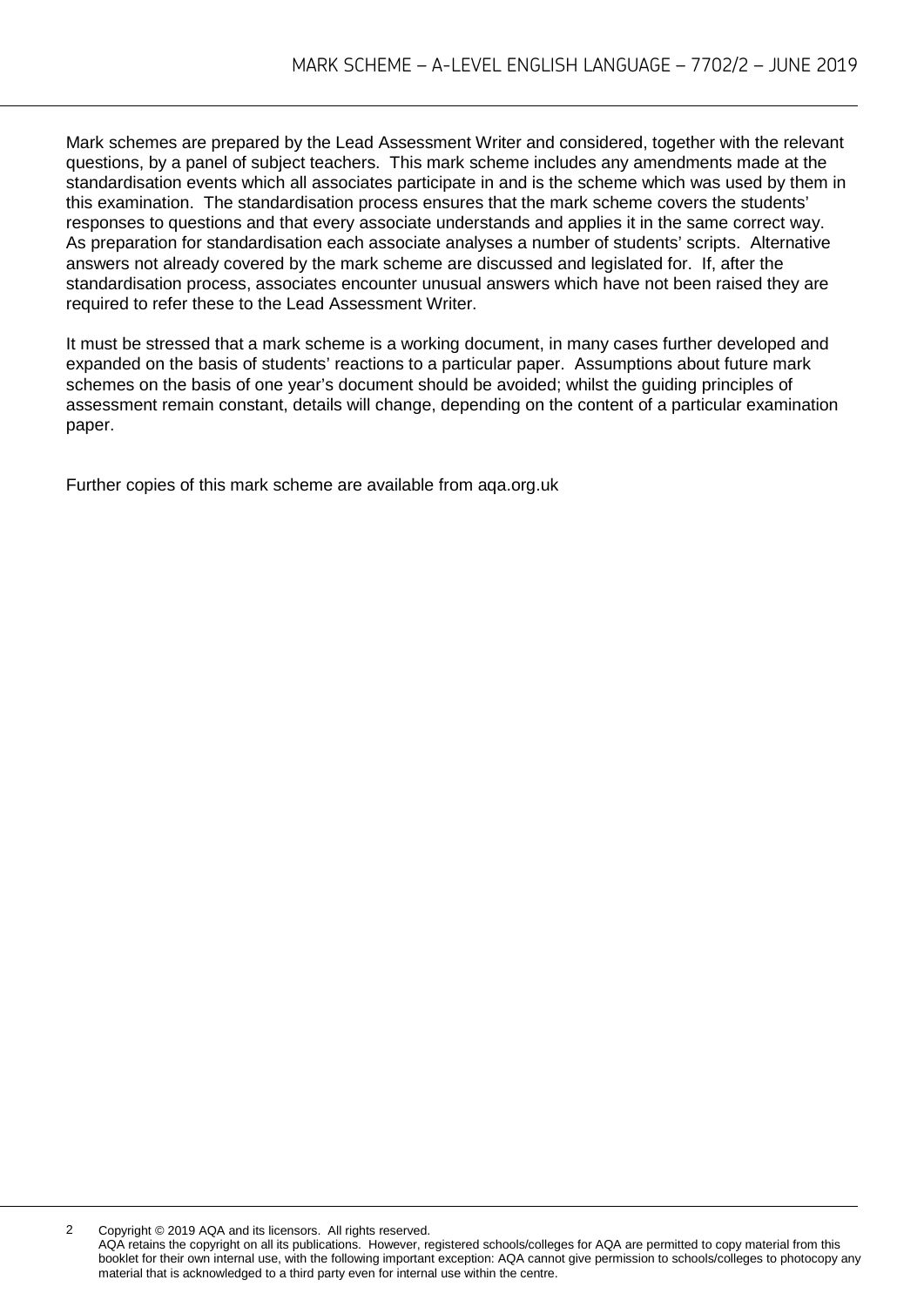### **English Language Mark Scheme**

#### **How to Mark**

#### **Aims**

When you are marking your allocation of scripts your main aims should be to:

- recognise and identify the achievements of students
- place students in the appropriate mark level and in the appropriate part of that level (high, low, middle) for **each** Assessment Objective
- record your judgements with brief annotations and comments that are relevant to the mark scheme and make it clear to other examiners how you have arrived at the numerical mark awarded for each Assessment Objective
- put into a rank order the achievements of students (not to grade them − that is done later using the rank order that your marking has produced)
- ensure comparability of assessment for all students, regardless of question or examiner.

#### **Approach**

It is important to be **open minded** and **positive** when marking scripts.

The specification recognises the variety of experiences and knowledge that students will have. It encourages them to study language in a way that is relevant to them. The questions have been designed to give them opportunities to discuss what they have found out about language. It is important to assess the quality of **what the student offers**.

Do not mark scripts as though they were mere shadows of some Platonic ideal (or the answer **you** would have written). The mark schemes have been composed to assess **quality of response** and not to identify expected items of knowledge.

#### **Assessment objectives**

This component requires students to:

- **AO1:** Apply appropriate methods of language analysis, using associated terminology and coherent written expression
- **AO2:** Demonstrate critical understanding of concepts and issues relevant to language use
- **AO3:** Analyse and evaluate how contextual factors and language features are associated with the construction of meaning
- **AO4:** Explore connections across texts, informed by linguistic concepts and methods.
- **AO5:** Demonstrate expertise and creativity in the use of English to communicate in different ways.

#### **The marking grids**

The specification has generic marking grids with a hierarchy of performance characteristics for each Assessment Objective that are customised with indicative content for individual tasks. These have been designed to allow consistent assessment of the range of knowledge, understanding and skills that the specification demands across all tasks.

Within each Assessment Objective there are five broad levels representing different levels of achievement. Do not think of levels equalling grade boundaries.

You will be giving a mark to each separate assessment objective tested by a task.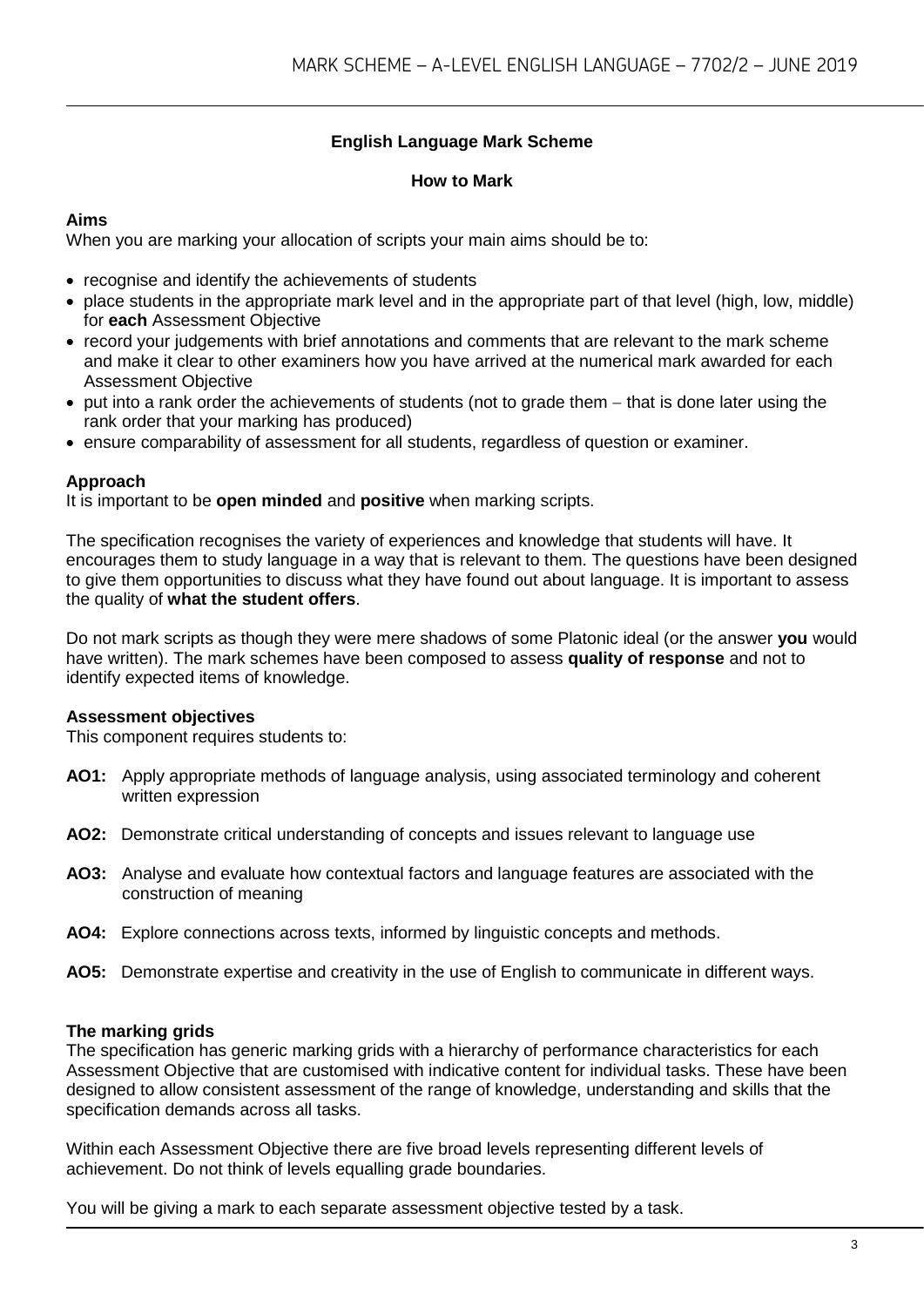Depending on the question, the levels will have different mark ranges assigned to them. This will reflect the different weighting of Assessment Objectives in particular tasks and across the examination as a whole. You may be required to give different marks to bands for different Assessment Objectives.

There is the same number of marks in each level for an individual question Assessment Objective. The number of marks per level will vary from two to four across different Assessment Objectives depending upon the number of marks allocated to the Assessment Objective in a particular question.

#### **Step 1 Using the grids and annotating scripts**

These levels of response mark schemes are broken down into five levels, each of which has descriptors.

On the left hand-side of the mark scheme, in bold, are the **generic descriptors** that identify the **performance characteristics** at 5 distinct levels. These are designed to identify clearly different levels and types of performance.

On the right-hand side are statements of **indicative content**. These give examples of the kind of things students might do that would exemplify the level. They are neither exhaustive nor required – they are simply indicative of what would appear at this level.

Having familiarised yourself with the descriptors and indicative content, read through the answer and annotate it (as instructed below) to identify the qualities that are being looked for and that it shows.

As you mark a script, use annotations to identify exactly where the student does the performance characteristics noted in the mark scheme. You should note where they give evidence of the indicative content you have been given.

Remember they may do things not mentioned in the indicative content but of similar quality – reward these too.

You can now check the levels and award a mark.

#### **Step 2 Writing a comment to determine a level**

Look back at the script. If you have made precise, full and accurate annotations it should be easy to see what level to award the answer.

When assigning a level, you should look at the overall quality of the answer and not look to pick holes in small and specific parts of the answer where the student has not performed quite as well as the rest.

The descriptors for a level indicate the different qualities that might be seen in the student's answer for that level. Good scripts will not necessarily be characterised by the descriptors in lower bands because they will be doing better things.

If a script meets all the descriptors for one level and some from the next one it should be given a mark in the higher level.

If the answer covers different aspects of different levels of the mark scheme you should use a best-fit approach for defining the level and then use the variability of the response to help decide the mark within the level.

If the response fulfils most but not all of level 3 with a small amount of level 4 material, it would be placed in level 3 but be awarded a mark near the top of the level because of the level 4 content.

#### **Step 3 Determine a mark**

Once you have assigned a level you need to decide on the mark.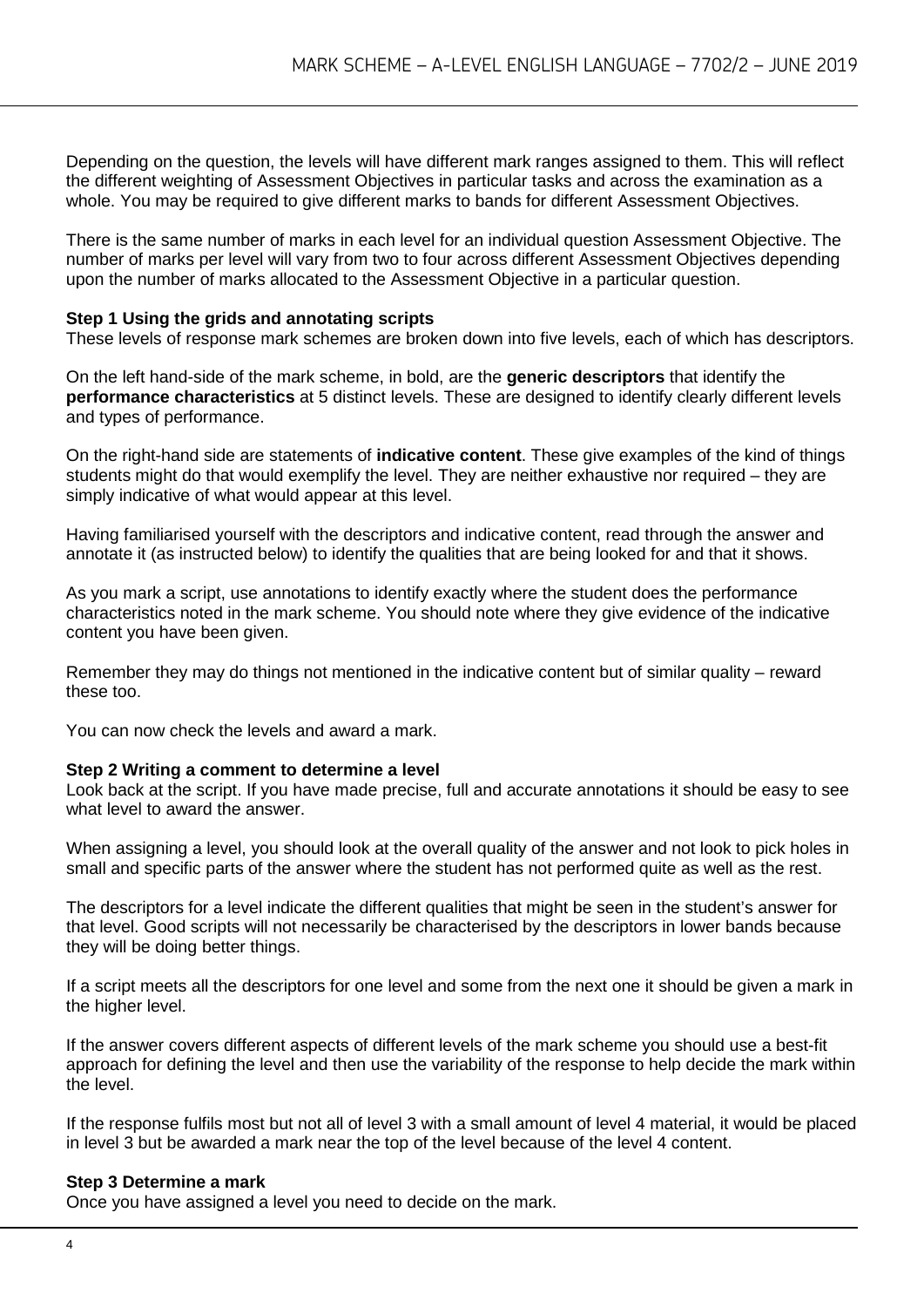It is often best to start in the middle of the level's mark range and then check and adjust.

If there is a lot of indicative content fully identifiable in the work, you need to give the highest mark in the level. If only some is identifiable or it is only partially fulfilled, then give the lower mark.

The exemplar materials used during standardisation will also help. These scripts will have been awarded a mark by the Lead Examiner. You can compare the student's answer with the exemplar to determine if it is of the same standard, better or worse. You can then use this to allocate a mark for the answer based on the Lead Examiner's mark on the exemplar.

You may well need to read back through the answer as you apply the mark scheme to clarify points and assure yourself that the level and the mark are appropriate.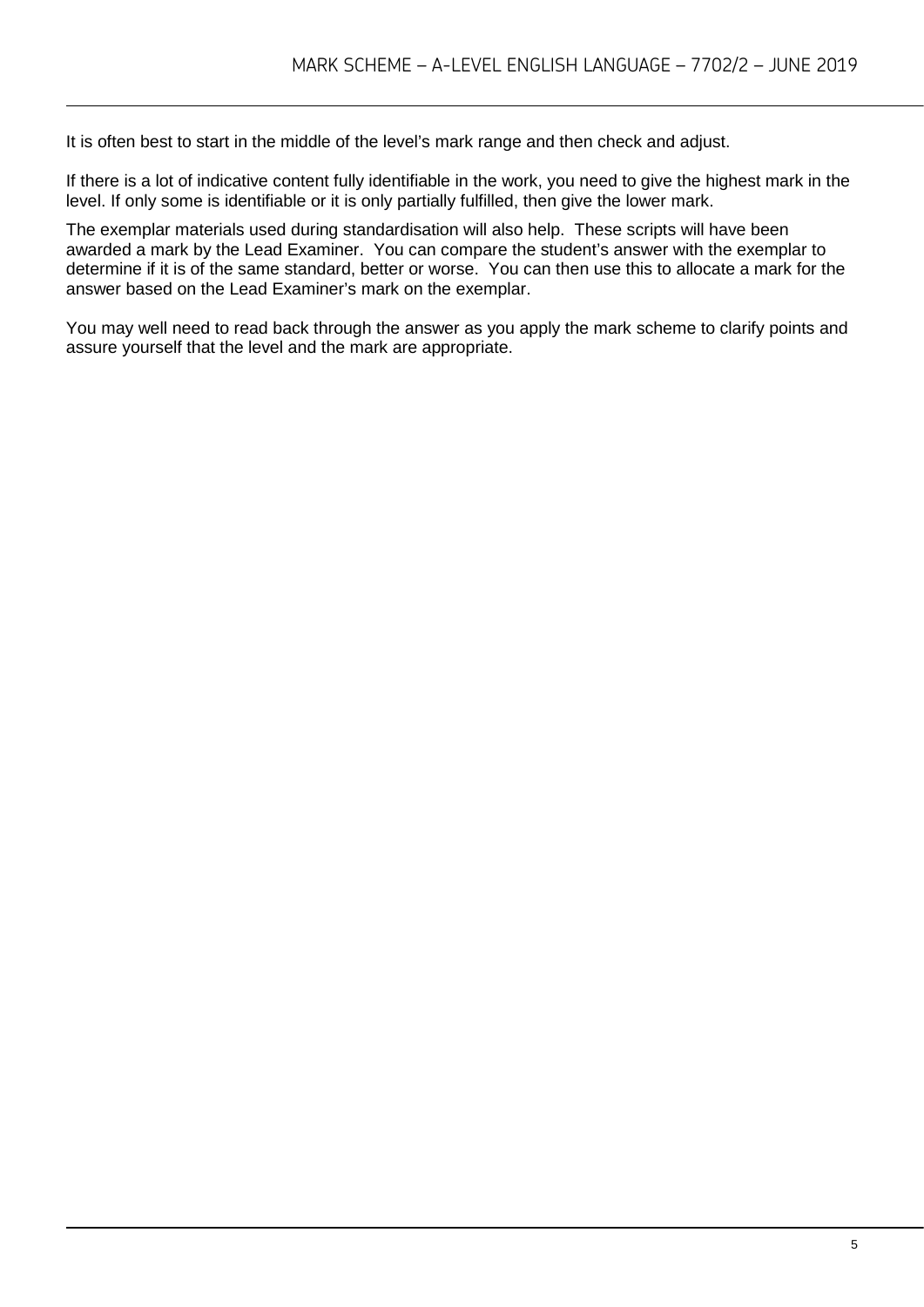#### **Annotating scripts**

It is vital that the way you arrive at a mark should be recorded on the script. This will help you with making accurate judgements and it will help any subsequent markers to identify how you are thinking, should adjustment need to be made.

#### **Where?**

- $\triangleright$  In the body of the script
- $\triangleright$  In the left-hand margin
- $\triangleright$  At the end of the answer

#### **What annotations?**

- **1 Ticks** 
	- used for **AO1**
	- placed **in the body of the script**
	- **at a point of credit**
	- **single** for **up to Level 3** credit -✔
	- **double** for **Level 4** credit ✔✔
	- **triple** for **Level 5** credit ✔✔✔

#### **2 Stamps**

- L1 L2 L3 L4 L5
- used for **AO2** and **AO3** in the **body of the script**
- used for **AO4** in the **left-hand margin**
- **at a point of credit**

#### **3 Written comments**

- A **comment box** at the end of the answer for each AO
- Choose the right colour:
	- **AO1 Red**
	- **AO2 Blue**
	- **AO3 Green**
	- **AO4/5: Purple**
- Begin by writing AO1, AO2 etc. to identify further
- Don't just copy out grid statements interpret them in the light of what the script does

Please do not write negative comments about students' work or their alleged aptitudes. This is unprofessional and it impedes a positive marking approach.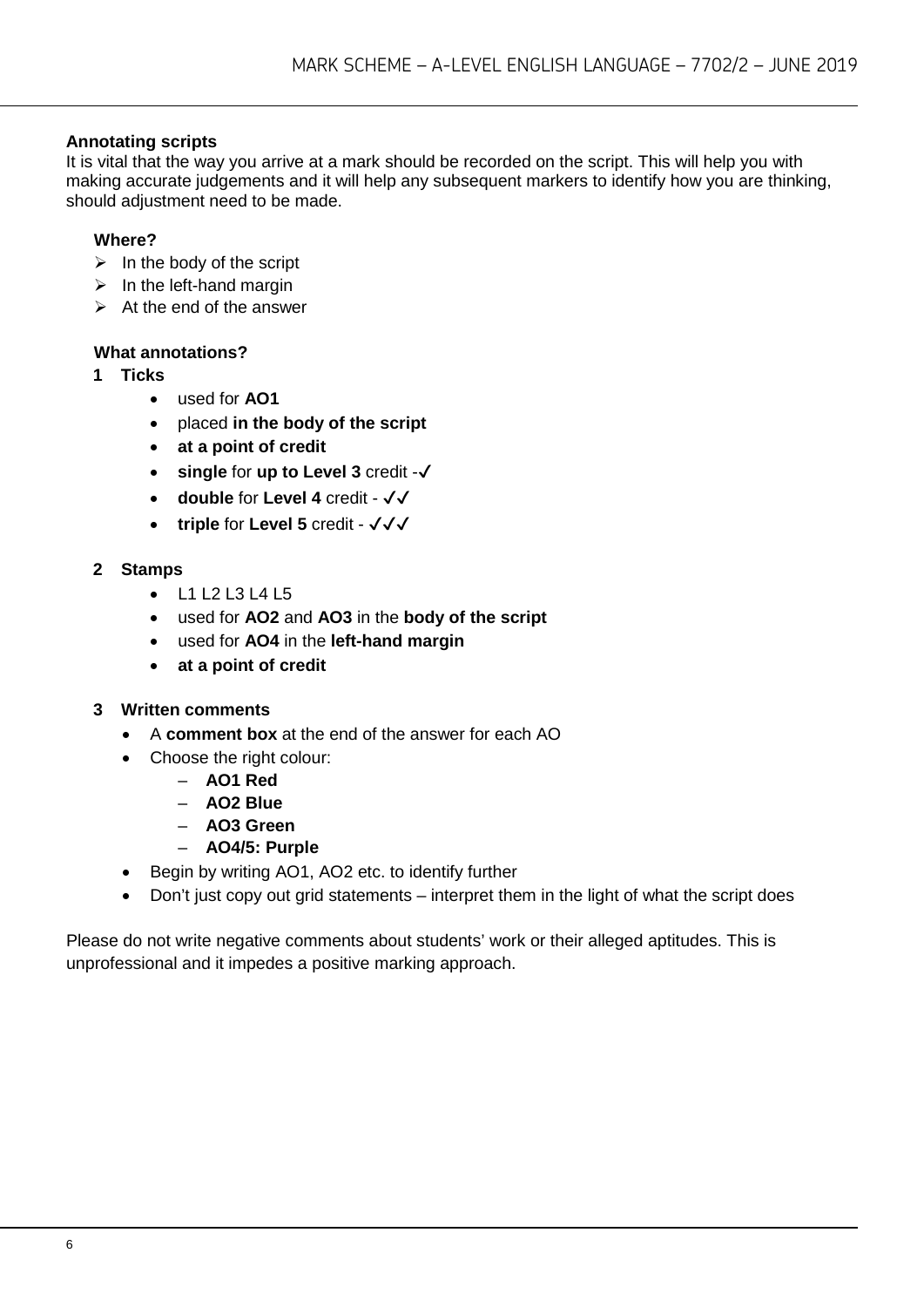#### **Section A: Diversity and change**

**0** 1 Evaluate the idea that language variation has decreased over time.

**[30 marks]**

| AO1: Apply appropriate methods of language analysis, using associated terminology and<br>coherent written expression |                                                                                                                                                        |  |
|----------------------------------------------------------------------------------------------------------------------|--------------------------------------------------------------------------------------------------------------------------------------------------------|--|
| <b>Level/Marks</b>                                                                                                   | <b>PERFORMANCE CHARACTERISTICS</b>                                                                                                                     |  |
| Level 5<br>$9 - 10$                                                                                                  | Students will:<br>• apply linguistic methods and terminology, identifying patterns and<br>complexities<br>• guide the reader.                          |  |
| Level 4<br>$7 - 8$                                                                                                   | Students will:<br>• apply linguistic methods and terminology with precision and detail<br>• develop a line of argument.                                |  |
| Level 3<br>$5 - 6$                                                                                                   | Students will:<br>• apply linguistic methods and terminology consistently and appropriately<br>• communicate with clear topics and paragraphs.         |  |
| Level 2<br>$3 - 4$                                                                                                   | <b>Students will:</b><br>• use linguistic methods and terminology inappropriately and/or inconsistently<br>• express ideas with organisation emerging. |  |
| Level 1<br>$1 - 2$                                                                                                   | Students will:<br>• quote or identify features of language without linguistic description<br>• present material with limited organisation.             |  |
| 0                                                                                                                    | Nothing written about the text or topic                                                                                                                |  |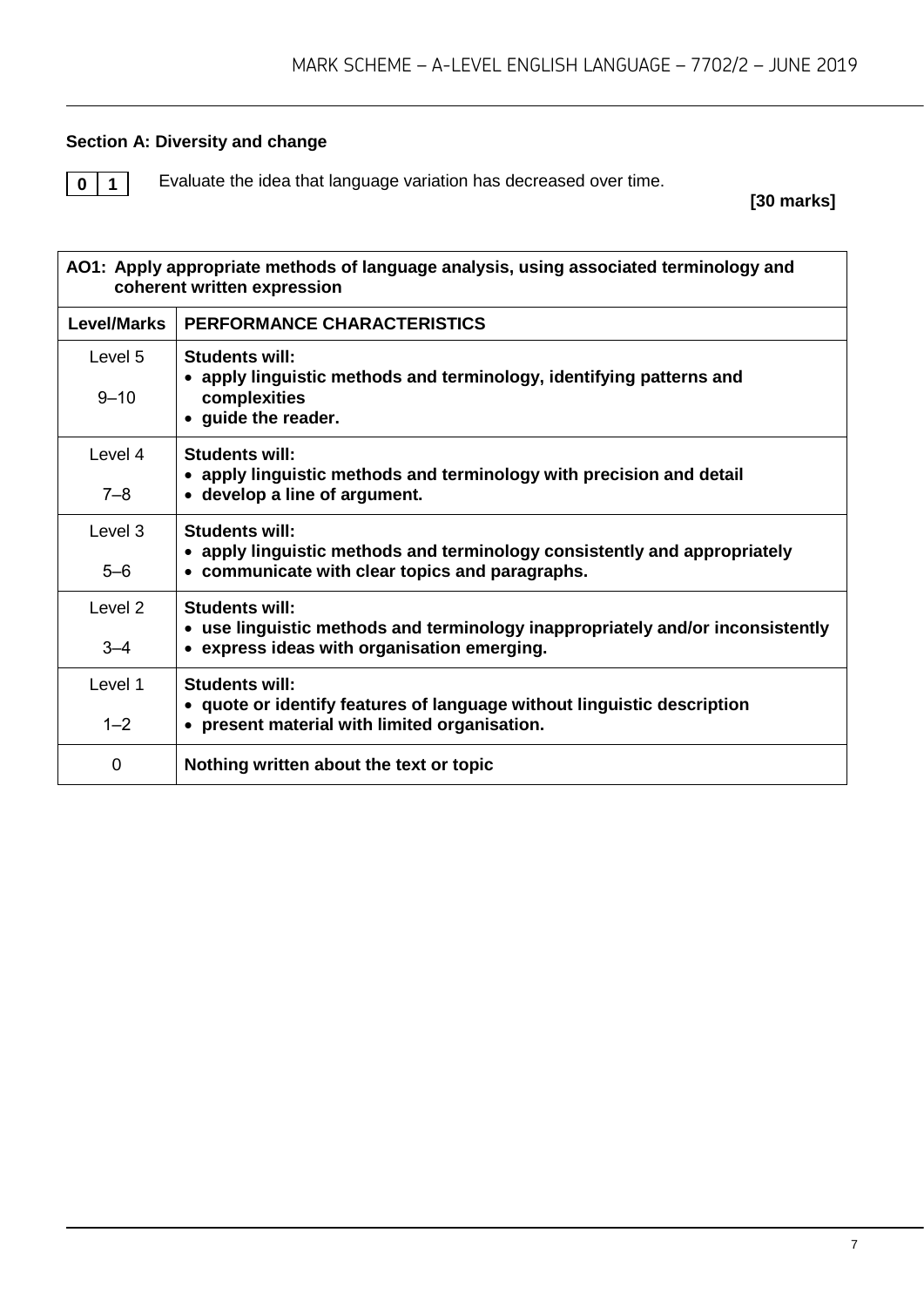| AO2: Demonstrate critical understanding of concepts and issues relevant to language use |                                                                                                                                                                                                                  |                                                                                                                                                                                                                                                                                                                                                                                                                                                    |
|-----------------------------------------------------------------------------------------|------------------------------------------------------------------------------------------------------------------------------------------------------------------------------------------------------------------|----------------------------------------------------------------------------------------------------------------------------------------------------------------------------------------------------------------------------------------------------------------------------------------------------------------------------------------------------------------------------------------------------------------------------------------------------|
| Level/<br><b>Marks</b>                                                                  | <b>PERFORMANCE</b><br><b>CHARACTERISTICS</b>                                                                                                                                                                     | <b>INDICATIVE CONTENT</b><br>These are examples of ways students' work might<br>exemplify the performance characteristics in the<br>question above.<br>They indicate possible content and how it can be<br>treated at different levels.                                                                                                                                                                                                            |
| Level 5<br>$17 - 20$                                                                    | <b>Students will:</b><br>• demonstrate a synthesised,<br>conceptualised and<br>individual overview of<br>issues<br>• evaluate and challenge<br>views, approaches and<br>interpretations of linguistic<br>issues. | Students are likely to:<br>• conceptualise and synthesise views of competing<br>forces of standardisation and variation<br>• explore how variations come and go<br>• evaluate whether variation is a good or a bad thing<br>• evaluate different prescriptivist and descriptivist<br>attitudes to variation.                                                                                                                                       |
| Level 4<br>$13 - 16$                                                                    | <b>Students will:</b><br>• identify and comment on<br>different views, approaches<br>and interpretations of<br>linguistic issues.                                                                                | Students are likely to:<br>• show knowledge of why social and geographical<br>variation might have decreased<br>• identify and explore effect of codification, education,<br>technology, communication on reducing variation<br>• show knowledge of why social and geographical<br>variation might have increased<br>• identify and explore effect of technology, social<br>identities, travel, colonialism, contexts etc on causing<br>variation. |
| Level 3<br>$9 - 12$                                                                     | <b>Students will:</b><br>• show detailed knowledge of<br>linguistic ideas, concepts<br>and research.                                                                                                             | Students are likely to:<br>• illustrate research findings on variation<br>• illustrate examples of social and geographical variation<br>• show knowledge of processes of standardisation<br>• illustrate either increase or decrease in variation.                                                                                                                                                                                                 |
| Level <sub>2</sub><br>$5 - 8$                                                           | <b>Students will:</b><br>• show familiarity with<br>linguistic ideas, concepts<br>and research.                                                                                                                  | Students are likely to:<br>• outline a view of the reduction or increase in variation<br>identify a range of non-standard varieties of English,<br>e.g. as L2, creoles, pidgins, regional varieties<br>• identify a range of global or national standard<br><b>Englishes</b><br>• identify researchers and ideas by name only and<br>general or confused reference.                                                                                |
| Level 1<br>$1 - 4$                                                                      | <b>Students will:</b><br>• discuss issues anecdotally<br>without specialist linguistic<br>knowledge.                                                                                                             | Students are likely to:<br>• give examples of different forms of English without<br>linguistic comment (4)<br>• identify major varieties (3)<br>• discuss use of English without examples (2)<br>give a general non-linguistic discussion of social<br>changes (1).                                                                                                                                                                                |
| 0                                                                                       | Nothing written about the text or topic                                                                                                                                                                          |                                                                                                                                                                                                                                                                                                                                                                                                                                                    |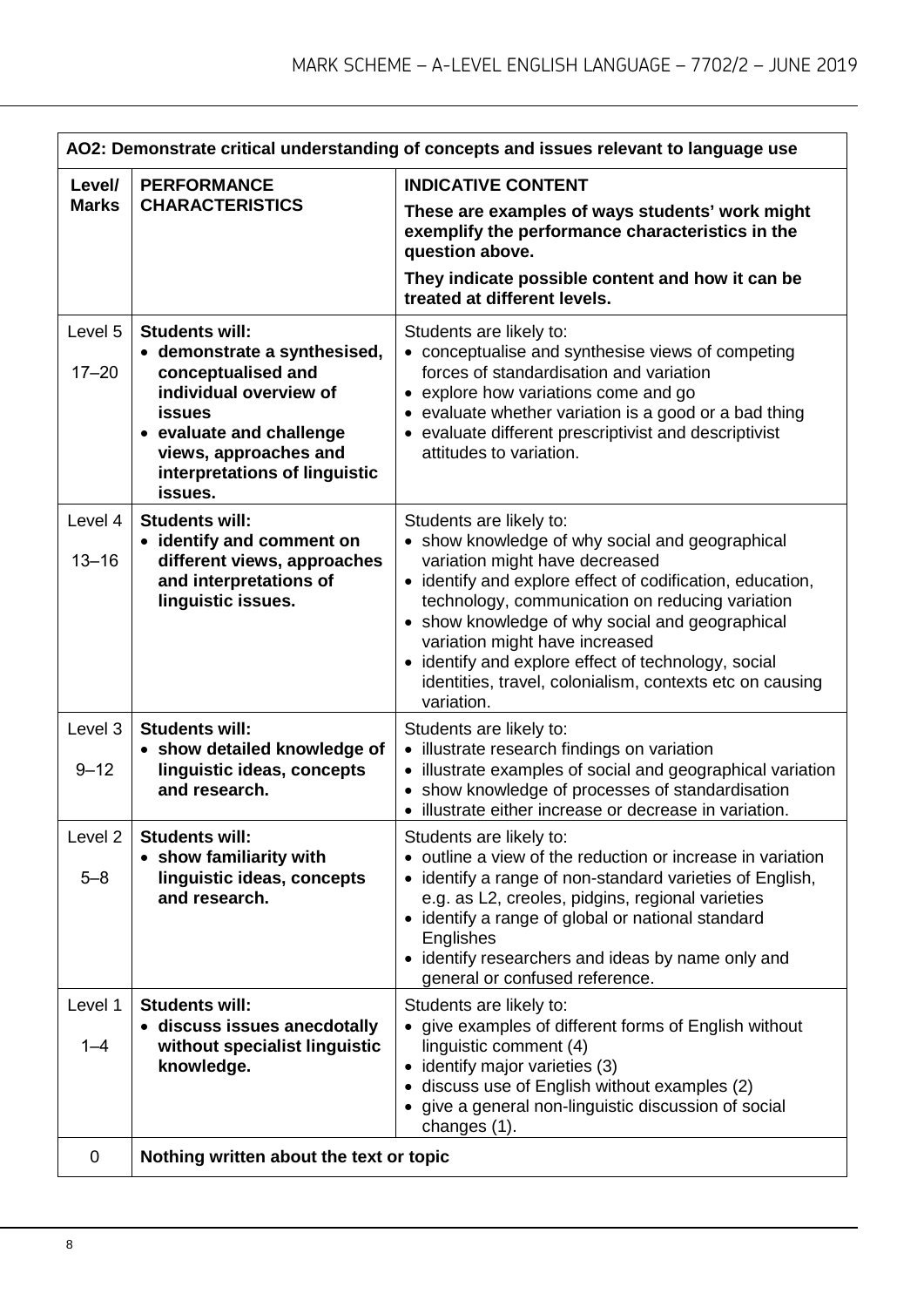**0** | **2** | Evaluate the idea that changes in communication technologies have had a damaging effect on the English language.

**[30 marks]**

| AO1: Apply appropriate methods of language analysis, using associated terminology and<br>coherent written expression |                                                                                                                               |  |
|----------------------------------------------------------------------------------------------------------------------|-------------------------------------------------------------------------------------------------------------------------------|--|
| <b>Level/Marks</b>                                                                                                   | PERFORMANCE CHARACTERISTICS                                                                                                   |  |
| Level 5                                                                                                              | <b>Students will:</b>                                                                                                         |  |
| $9 - 10$                                                                                                             | • apply linguistic methods and terminology, identifying patterns and<br>complexities<br>• guide the reader.                   |  |
| Level 4                                                                                                              | <b>Students will:</b>                                                                                                         |  |
| $7 - 8$                                                                                                              | • apply linguistic methods and terminology with precision and detail<br>• develop a line of argument.                         |  |
| Level 3                                                                                                              | <b>Students will:</b>                                                                                                         |  |
| $5 - 6$                                                                                                              | • apply linguistic methods and terminology consistently and appropriately<br>• communicate with clear topics and paragraphs.  |  |
| Level 2                                                                                                              | <b>Students will:</b>                                                                                                         |  |
| $3 - 4$                                                                                                              | • use linguistic methods and terminology inappropriately and/or inconsistently<br>• express ideas with organisation emerging. |  |
| Level 1                                                                                                              | <b>Students will:</b>                                                                                                         |  |
| $1 - 2$                                                                                                              | • quote or identify features of language without linguistic description<br>• present material with limited organisation.      |  |
| 0                                                                                                                    | Nothing written about the text or topic                                                                                       |  |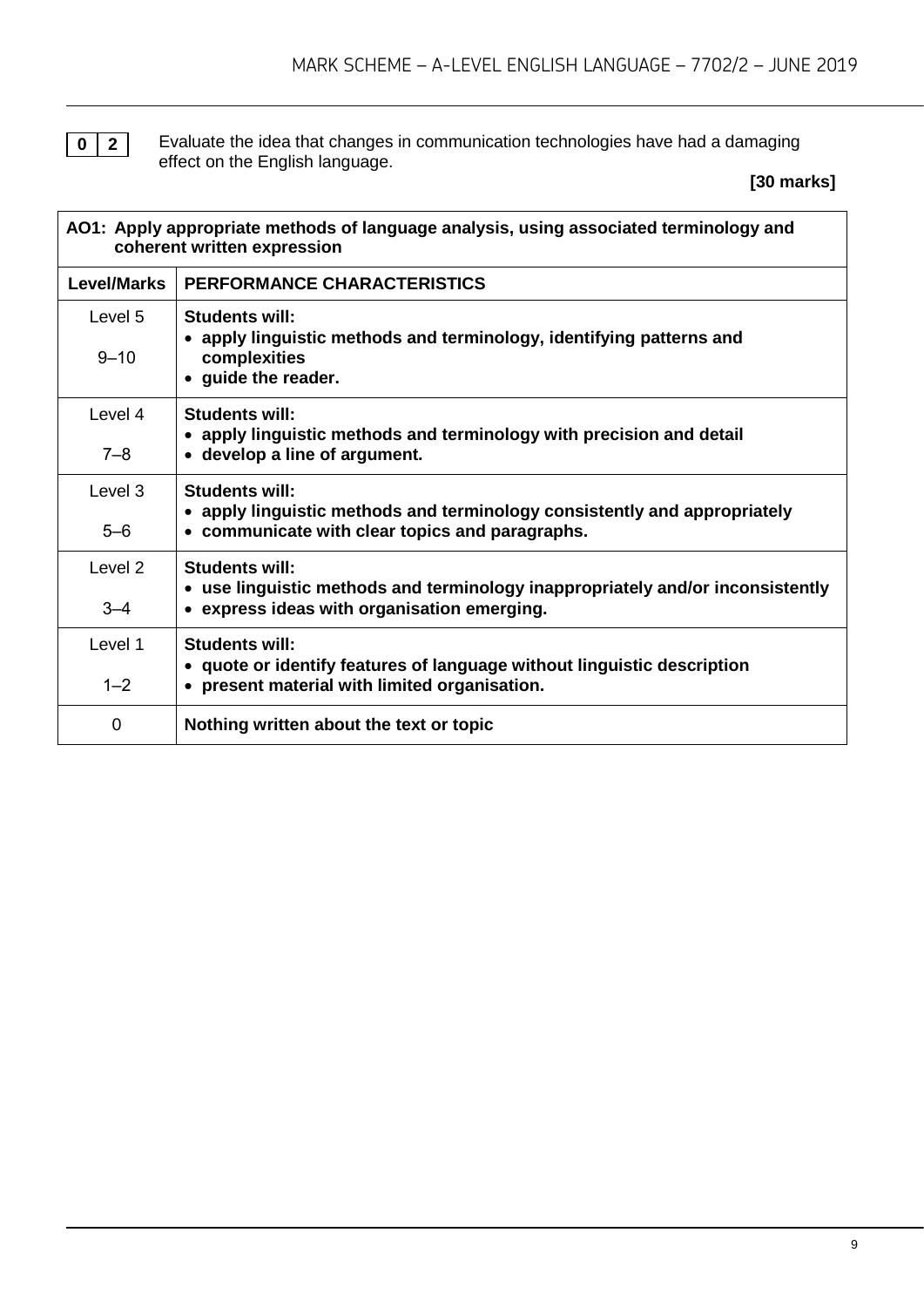| AO2: Demonstrate critical understanding of concepts and issues relevant to language use |                                                                                                                                                                                                            |                                                                                                                                                                                                                                                                                                                                                                |
|-----------------------------------------------------------------------------------------|------------------------------------------------------------------------------------------------------------------------------------------------------------------------------------------------------------|----------------------------------------------------------------------------------------------------------------------------------------------------------------------------------------------------------------------------------------------------------------------------------------------------------------------------------------------------------------|
| Level/                                                                                  | <b>PERFORMANCE</b><br><b>Marks</b><br><b>CHARACTERISTICS</b>                                                                                                                                               | <b>INDICATIVE CONTENT</b>                                                                                                                                                                                                                                                                                                                                      |
|                                                                                         |                                                                                                                                                                                                            | These are examples of ways students' work<br>might exemplify the performance characteristics<br>in the question above.                                                                                                                                                                                                                                         |
|                                                                                         |                                                                                                                                                                                                            | They indicate possible content and how it can be<br>treated at different levels.                                                                                                                                                                                                                                                                               |
| Level 5<br>$17 - 20$                                                                    | <b>Students will:</b><br>• demonstrate a synthesised,<br>conceptualised and individual<br>overview of issues<br>• evaluate and challenge views,<br>approaches and interpretations<br>of linguistic issues. | Students are likely to:<br>• conceptualise nature and causes of language<br>change as a process<br>• explore views of language change (e.g. decay<br>metaphors, evolution views, progress, functional<br>theory etc.) using specific examples<br>• evaluate and challenge descriptivist stances<br>• evaluate and challenge prescriptivist and decay<br>views. |
| Level 4<br>$13 - 16$                                                                    | <b>Students will:</b><br>• identify and comment on<br>different views, approaches and<br>interpretations of linguistic<br>issues.                                                                          | Students are likely to:<br>• identify and explore different negative<br>explanations of change, e.g. laziness, infectious<br>disease<br>• identify and explore different descriptive<br>explanations of change, e.g. functional theory,<br>analogy, economy<br>• explore examples of change using different<br>explanations<br>• argue for/against damaging.   |
| Level 3<br>$9 - 12$                                                                     | <b>Students will:</b><br>• show detailed knowledge of<br>linguistic ideas, concepts and<br>research.                                                                                                       | Students are likely to:<br>• illustrate how changes in language occur in detail<br>• illustrate why changes in language occur<br>show knowledge of theories about how language<br>changes, e.g. potential, diffusion<br>• show knowledge of how changes are<br>implemented, e.g. word formation processes.                                                     |
| Level <sub>2</sub><br>$5 - 8$                                                           | <b>Students will:</b><br>• show familiarity with linguistic<br>ideas, concepts and research.                                                                                                               | Students are likely to:<br>• outline a view of changes as damaging<br>• identify a range of areas of change, e.g. texting,<br>Twitter, TV, radio<br>• identify a range of linguistic changes, e.g.<br>vocabulary, graphology, spelling, punctuation<br>• identify researchers and ideas by name only and<br>general or confused reference.                     |
| Level 1<br>$1 - 4$                                                                      | <b>Students will:</b><br>• discuss issues anecdotally<br>without specialist linguistic<br>knowledge.                                                                                                       | Students are likely to:<br>· discuss language change without linguistic<br>comment (4)<br>give examples of language change (3)<br>• discuss language change without examples (2)<br>• discuss technological change with no language<br>focus $(1)$ .                                                                                                           |
| 0                                                                                       | Nothing written about the text or topic                                                                                                                                                                    |                                                                                                                                                                                                                                                                                                                                                                |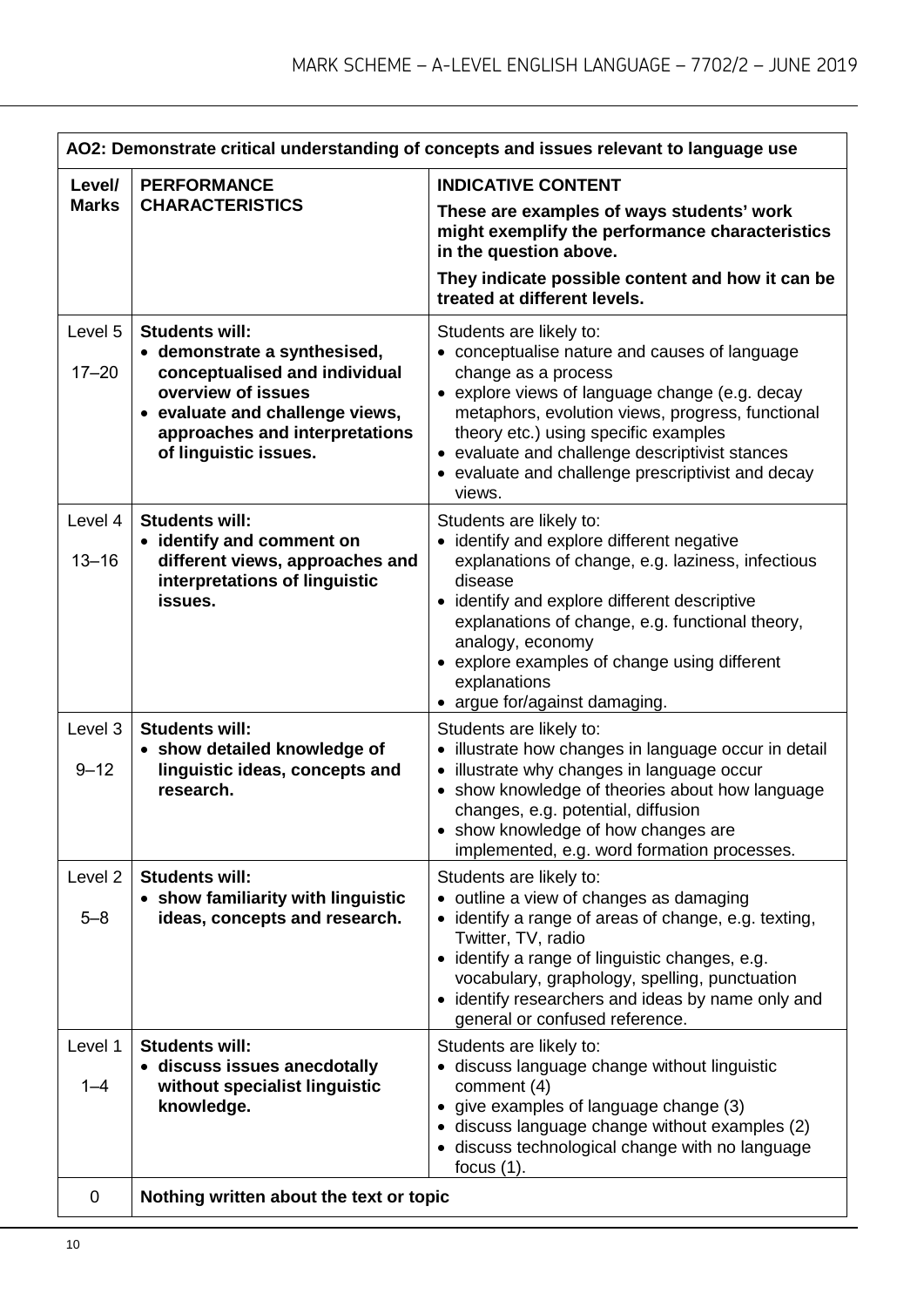## **Section B: Language discourses**

**0** 3 Analyse how language is used in Text A and Text B to present views about accents.

In your answer you should:

- examine any similarities and differences you find between the two texts
- explore how effectively the texts present their views.

**[40 marks]**

| AO1: Apply appropriate methods of language analysis, using associated terminology and<br>coherent written expression |                                                                                                                                                                                                                                                                                                                    |                                                                                                                                                                                                                                         |
|----------------------------------------------------------------------------------------------------------------------|--------------------------------------------------------------------------------------------------------------------------------------------------------------------------------------------------------------------------------------------------------------------------------------------------------------------|-----------------------------------------------------------------------------------------------------------------------------------------------------------------------------------------------------------------------------------------|
| Level/<br><b>Marks</b>                                                                                               | PERFORMANCE CHARACTERISTICS                                                                                                                                                                                                                                                                                        | <b>INDICATIVE CONTENT</b><br>These are examples of ways students' work<br>might exemplify the performance<br>characteristics in the question above.<br>They indicate possible content and how it<br>can be treated at different levels. |
| Level 5<br>$9 - 10$                                                                                                  | <b>Students will:</b><br>• apply linguistic methods and<br>terminology, identifying patterns and<br>complexities<br>• apply different levels of language<br>analysis in an integrated way,<br>recognising how they are connected<br>• apply levels of language analysis with<br>rare errors<br>• guide the reader. | Students are likely to describe features such<br>as:<br>• semantic patterns<br>• pragmatic features<br>• sentence and clause types, elements and<br>linking<br>• cohesion and textual structure.                                        |
| Level 4<br>$7 - 8$                                                                                                   | <b>Students will:</b><br>• apply linguistic methods and<br>terminology with precision and detail<br>• apply two or more levels of language<br>analysis<br>• apply levels of language analysis with<br>occasional errors<br>• develop a line of argument.                                                           | Students are likely to describe features such<br>as:<br>• metaphors and similes<br>word classes in detail<br>$\bullet$<br>verb tenses, voice, aspect, modals<br>$\bullet$<br>phrases.<br>$\bullet$                                      |
| Level 3<br>$5-6$                                                                                                     | Students will:<br>• apply linguistic methods and<br>terminology consistently and<br>appropriately<br>• label features that have value for the<br>task<br>• label features with more accuracy<br>than inaccuracy<br>• communicate with clear topics and<br>paragraphs.                                              | Students are likely to describe features such<br>as:<br>connotations<br>semantic fields<br>$\bullet$<br>word classes<br>$\bullet$<br>verb moods<br>$\bullet$<br>hyperlinks<br>$\bullet$<br>• graphological features.                    |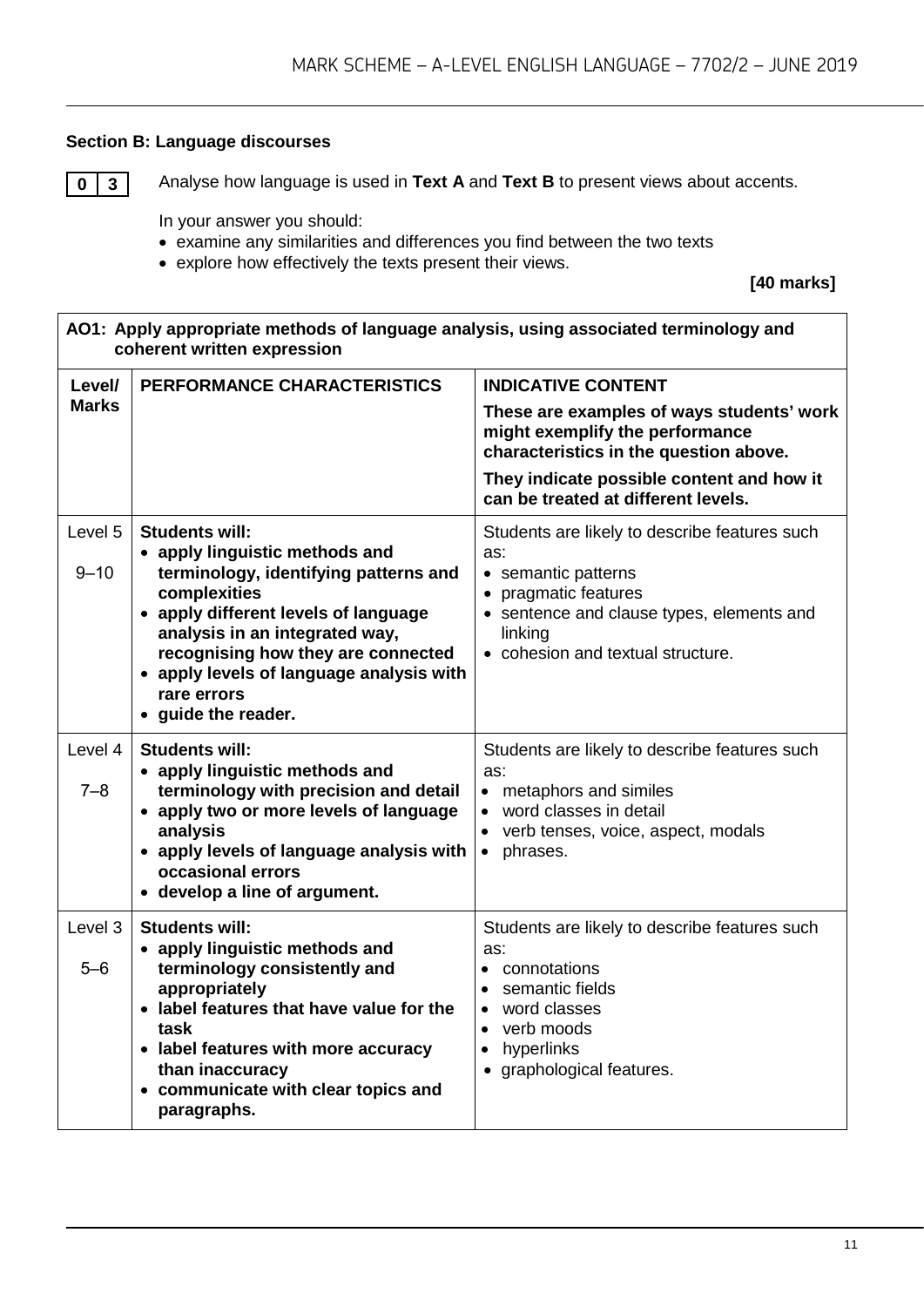| Level 2<br>$3 - 4$ | <b>Students will:</b><br>• use linguistic methods and<br>terminology inconsistently and<br>sometimes without value for the task<br>• generalise about language use with<br>limited/unclear evidence<br>• label features with more inaccuracy<br>than accuracy<br>• express ideas with organisation<br>emerging. | Students are likely to:<br>discuss formality and/or complexity (4)<br>offer only one or two descriptions, e.g. a<br>$\bullet$<br>word class, a sentence function (4)<br>make unsupported generalisations about<br>$\bullet$<br>language used (3)<br>use a linguistic register of very general<br>terms e.g. sentence and word (3)<br>quote imprecisely to illustrate descriptions<br>(3). |
|--------------------|-----------------------------------------------------------------------------------------------------------------------------------------------------------------------------------------------------------------------------------------------------------------------------------------------------------------|-------------------------------------------------------------------------------------------------------------------------------------------------------------------------------------------------------------------------------------------------------------------------------------------------------------------------------------------------------------------------------------------|
| Level 1<br>$1 - 2$ | <b>Students will:</b><br>• quote or identify features of language<br>without linguistic description<br>• present material with limited<br>organisation.                                                                                                                                                         | Students are likely to:<br>• quote relevant examples without any<br>linguistic terminology.                                                                                                                                                                                                                                                                                               |
| $\Omega$           | Nothing written about the text or topic                                                                                                                                                                                                                                                                         |                                                                                                                                                                                                                                                                                                                                                                                           |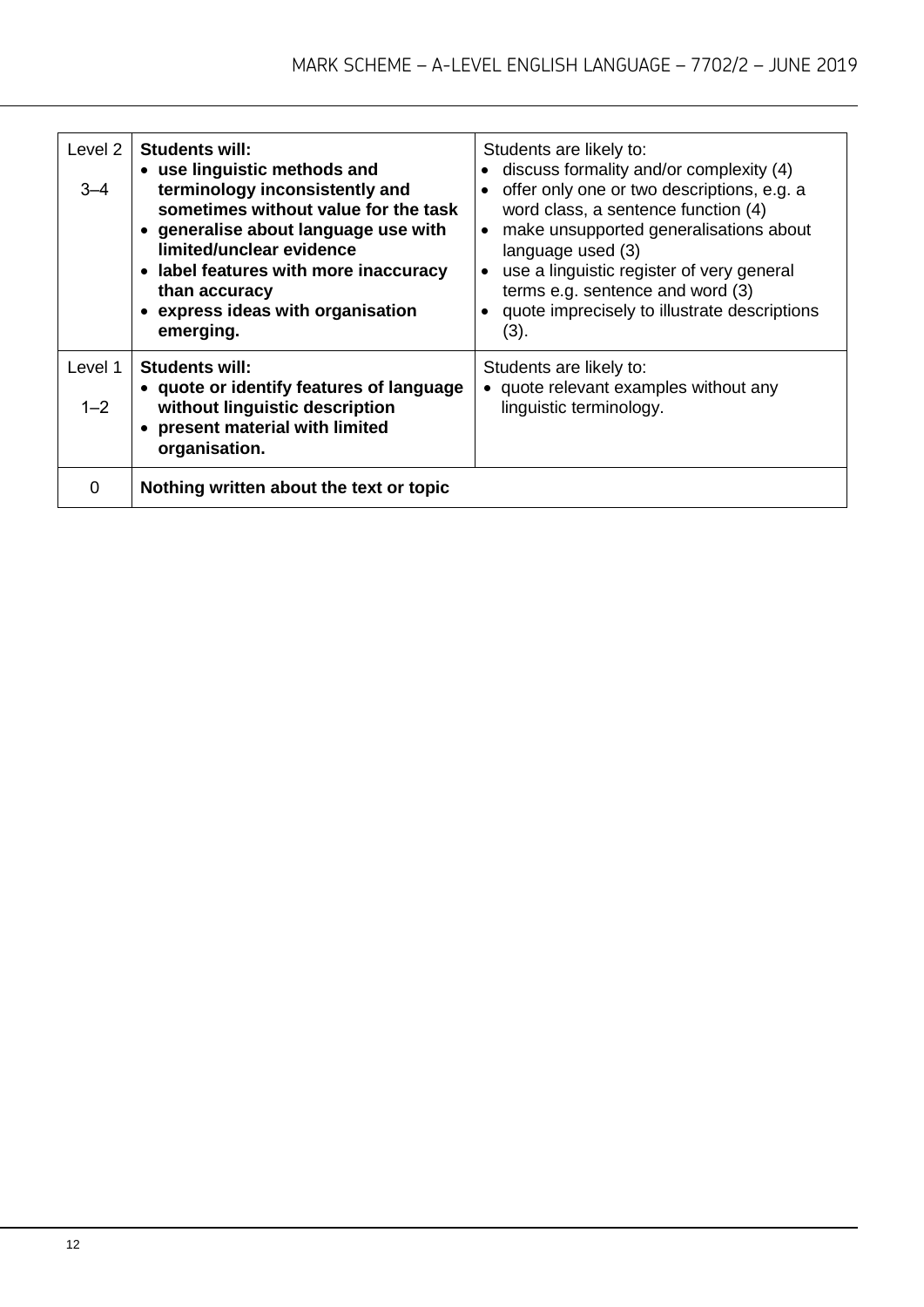| AO3: Analyse and evaluate how contextual factors and language features are associated with<br>the construction of meaning |                                                                                                                                                                                           |                                                                                                                                                                                                                                                                                                                                                                        |
|---------------------------------------------------------------------------------------------------------------------------|-------------------------------------------------------------------------------------------------------------------------------------------------------------------------------------------|------------------------------------------------------------------------------------------------------------------------------------------------------------------------------------------------------------------------------------------------------------------------------------------------------------------------------------------------------------------------|
| Level/                                                                                                                    | PERFORMANCE CHARACTERISTICS                                                                                                                                                               | <b>INDICATIVE CONTENT</b>                                                                                                                                                                                                                                                                                                                                              |
| <b>Marks</b>                                                                                                              |                                                                                                                                                                                           | These are examples of ways students' work<br>might exemplify the performance<br>characteristics in the question above.                                                                                                                                                                                                                                                 |
|                                                                                                                           |                                                                                                                                                                                           | They indicate possible content and how it<br>can be treated at different levels.                                                                                                                                                                                                                                                                                       |
| Level 5<br>$13 - 15$                                                                                                      | <b>Students will:</b><br>• evaluate use of language and<br>representations according to context<br>• explore analysis within wider social<br>and cultural contexts.                       | Students are likely to:<br>• evaluate persuasiveness, modality and<br>positioning of audience<br>• evaluate self-presentation of writers and<br>creation of authority<br>• evaluate use of sentence and clause<br>effects/patterns to shape responses<br>• explore discourses of correctness,<br>self-determination, careers success,<br>education, cultural prestige. |
| Level 4<br>$10 - 12$                                                                                                      | <b>Students will:</b><br>• analyse how a range of language<br>choices create meanings and<br>representations<br>• analyse how aspects of context work<br>together to affect language use. | Students are likely to:<br>• analyse verbs used to represent effects of<br>accents<br>• analyse how language is used to represent<br>changing accents<br>• analyse how language is used to represent<br>English speakers, elocution lessons and<br>teachers.                                                                                                           |
| Level 3<br>$7 - 9$                                                                                                        | <b>Students will:</b><br>• interpret significance of specific<br>choices of language according to<br>context<br>• link specific language choices with<br>an aspect of context.            | Students are likely to:<br>• interpret nouns/verbs/adverbs used to<br>label/characterise accents<br>• interpret adjectives used to describe/<br>characterise accents<br>interpret 1st, 2nd and 3rd person address to<br>audience.                                                                                                                                      |
| Level <sub>2</sub><br>4–6                                                                                                 | <b>Students will:</b><br>• identify distinctive features of<br>language and significant aspects of<br>context.                                                                            | Students are likely to:<br>• identify, by quoting, words indicating<br>attitudes to accent, address to the audience<br>identify significant features of audience<br>$\bullet$<br>• identify and exemplify purposes of texts: to<br>persuade, to inform.                                                                                                                |
| Level 1<br>$1 - 3$                                                                                                        | <b>Students will:</b><br>• paraphrase or describe content of<br>texts<br>• misunderstand text or context.                                                                                 | Students are likely to:<br>• show literal understanding of passages:<br>explain focus on accents/summarise<br>information<br>rely on lengthy quotation<br>$\bullet$<br>• misread attitudes and ideas.                                                                                                                                                                  |
| $\mathbf 0$                                                                                                               | Nothing written about the text or topic                                                                                                                                                   |                                                                                                                                                                                                                                                                                                                                                                        |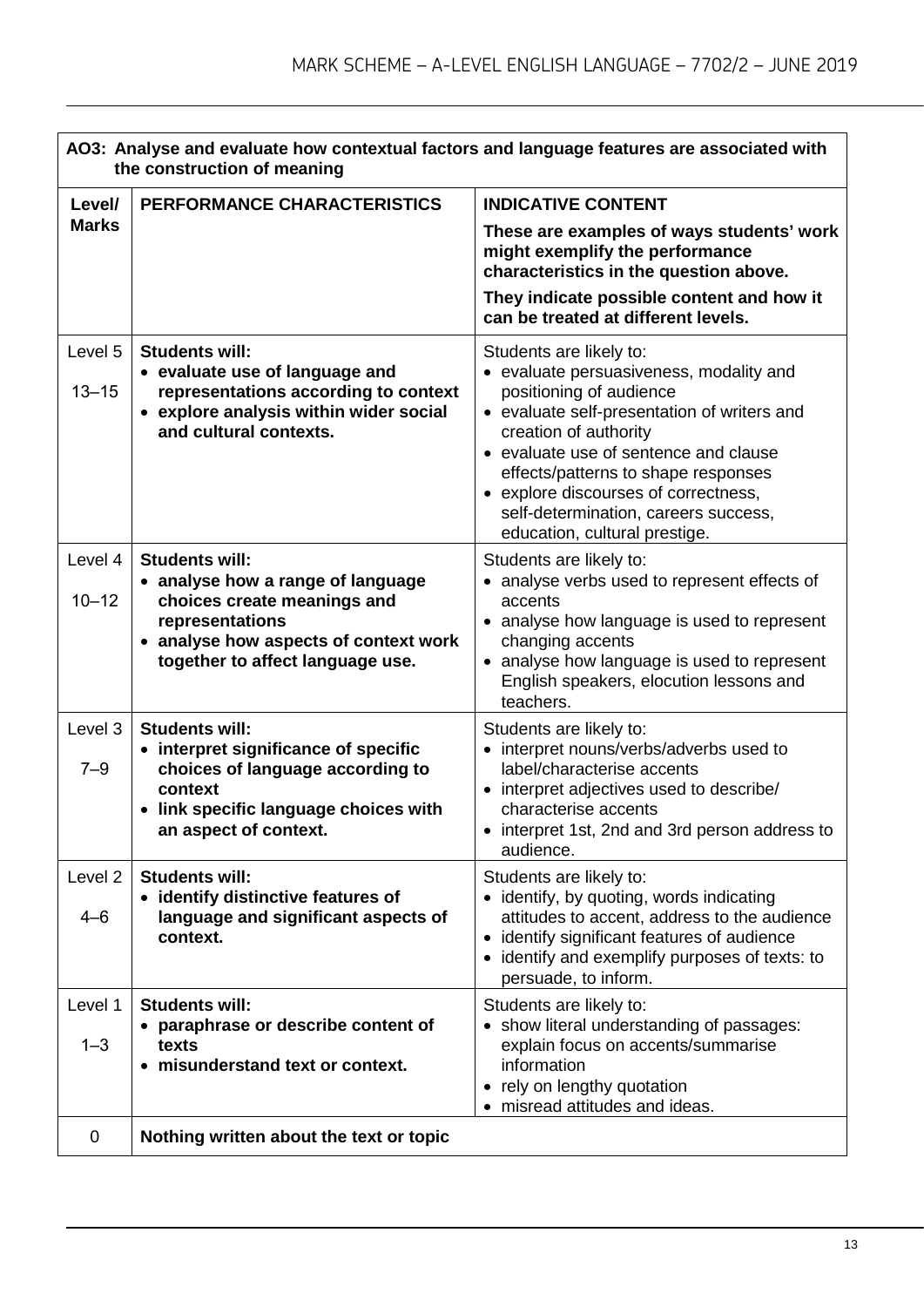| AO4: Explore connections across texts, informed by linguistic concepts and methods |                                                                                                                                      |                                                                                                                                                                                                                                                                                                                                                             |
|------------------------------------------------------------------------------------|--------------------------------------------------------------------------------------------------------------------------------------|-------------------------------------------------------------------------------------------------------------------------------------------------------------------------------------------------------------------------------------------------------------------------------------------------------------------------------------------------------------|
| Level/                                                                             | <b>PERFORMANCE CHARACTERISTICS</b>                                                                                                   | <b>INDICATIVE CONTENT</b>                                                                                                                                                                                                                                                                                                                                   |
| <b>Marks</b>                                                                       |                                                                                                                                      | These are examples of ways students' work<br>might exemplify the performance<br>characteristics in the question above.<br>They indicate possible content and how it<br>can be treated at different levels.                                                                                                                                                  |
|                                                                                    |                                                                                                                                      |                                                                                                                                                                                                                                                                                                                                                             |
| Level 5<br>$13 - 15$                                                               | <b>Students will:</b><br>• evaluate the<br>importance/significance/effect of<br>connections found across texts.                      | Students are likely to:<br>• evaluate discourse and representations of<br>accents as creating/restricting opportunity<br>• evaluate discourse and representations of<br>RP as correct, proper, prestigious, attractive<br>• evaluate effects of genre, purpose and<br>audiences on representation.                                                          |
| Level 4                                                                            | <b>Students will:</b>                                                                                                                | Students are likely to:                                                                                                                                                                                                                                                                                                                                     |
| $10 - 12$                                                                          | • explore connections between texts by<br>linking language and context.                                                              | • place examples of texts' language within a<br>discourse about the problems of<br>non-standard accents<br>• place examples of texts' language within a<br>discourse about the advantages and cultural<br>prestige of standard accents<br>place examples of texts' language within<br>discourses about speakers of English,<br>education, class or careers. |
| Level 3<br>$7 - 9$                                                                 | <b>Students will:</b><br>• make connections across texts by<br>identifying similar or different uses of<br>language/content/context. | Students are likely to:<br>• compare and contrast any uses of language:<br>e.g. word classes, address pronouns,<br>sentence functions<br>compare and contrast views of accents and<br>elocution<br>• compare and contrast the purposes of the<br>two texts.                                                                                                 |
| Level <sub>2</sub><br>$4 - 6$                                                      | <b>Students will:</b><br>• make connections at a literal level.                                                                      | Students are likely to:<br>• compare and label different audiences<br>• compare and label different genres<br>• compare shared focus on elocution lessons<br>and attitudes to accents.                                                                                                                                                                      |
| Level 1<br>$1 - 3$                                                                 | <b>Students will:</b><br>• discuss relevant aspects of texts<br>without making connections<br>explicitly.                            | Students are likely to:<br>• make implicit connections by using similar<br>topics for paragraphs on each text (3)<br>• write about both texts separately (2)<br>• write about one text only (1).                                                                                                                                                            |
| $\mathbf 0$                                                                        | Nothing written about the text or topic                                                                                              |                                                                                                                                                                                                                                                                                                                                                             |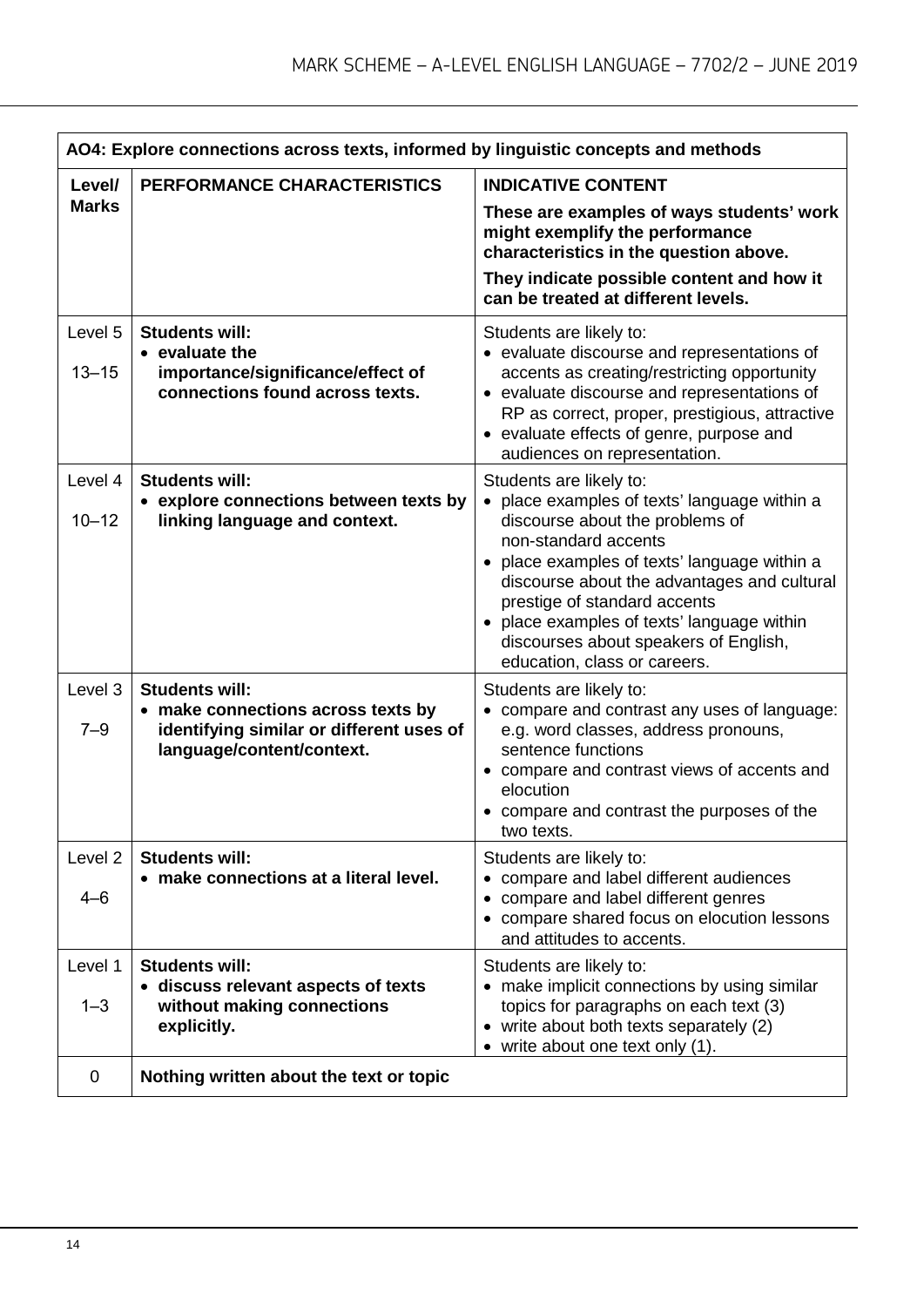**0 4** Write an opinion article on views about accents. In your article you should assess the ideas and issues raised in **Text A** and **Text B**. You should refer to ideas from language study and argue your own views.

**[30 marks]**

| AO2: Demonstrate critical understanding of concepts and issues relevant to language use |                                                                                                                                                                                                               |                                                                                                                                                                                                                                                                                                                                                        |  |
|-----------------------------------------------------------------------------------------|---------------------------------------------------------------------------------------------------------------------------------------------------------------------------------------------------------------|--------------------------------------------------------------------------------------------------------------------------------------------------------------------------------------------------------------------------------------------------------------------------------------------------------------------------------------------------------|--|
| Level/                                                                                  | <b>PERFORMANCE</b>                                                                                                                                                                                            | <b>INDICATIVE CONTENT</b>                                                                                                                                                                                                                                                                                                                              |  |
| <b>Marks</b>                                                                            | <b>CHARACTERISTICS</b>                                                                                                                                                                                        | These are examples of ways students' work might<br>exemplify the performance characteristics in the<br>question above.                                                                                                                                                                                                                                 |  |
|                                                                                         |                                                                                                                                                                                                               | They indicate possible content and how it can be<br>treated at different levels.                                                                                                                                                                                                                                                                       |  |
| Level 5<br>$17 - 20$                                                                    | <b>Students will:</b><br>• demonstrate a synthesised,<br>conceptualised and individual<br>overview of issues<br>• evaluate and challenge views,<br>approaches and<br>interpretations of linguistic<br>issues. | Students are likely to:<br>• explore social and cultural contexts, examining<br>debates about standard and non-standard language<br>• evaluate validity of attitudes to accents<br>• evaluate effect of attitudes to accents on their use<br>• evaluate ideas of a repertoire and accommodation.                                                       |  |
| Level 4<br>$13 - 16$                                                                    | <b>Students will:</b><br>• identify and comment on<br>different views, approaches<br>and interpretations of<br>linguistic issues.                                                                             | Students are likely to:<br>• identify and discuss the view that standard accents<br>are desirable<br>• identify and discuss the view that non-standard<br>accents are undesirable<br>• identify and discuss the view that standard accents<br>might be undesirable<br>• identify and discuss the view that non-standard<br>accents might be desirable. |  |
| Level 3<br>$9 - 12$                                                                     | <b>Students will:</b><br>• show detailed knowledge of<br>linguistic ideas, concepts and<br>research.                                                                                                          | Students are likely to:<br>• exemplify attitudes to standard accents beyond<br>those in Texts A and B<br>• exemplify attitudes to non-standard accents beyond<br>those in Texts A and B<br>• refer to research findings, e.g. matched guise<br>• explain links between social and regional variation.                                                  |  |
| Level <sub>2</sub><br>$5 - 8$                                                           | <b>Students will:</b><br>• show familiarity with linguistic<br>ideas, concepts and research.                                                                                                                  | Students are likely to:<br>identify uses of standard accents<br>identify uses of non-standard accents<br>identify attitudes to accents from Texts A and B<br>identify researchers and ideas by name only and<br>general or confused reference.                                                                                                         |  |
| Level 1<br>$1 - 4$                                                                      | <b>Students will:</b><br>· discuss issues anecdotally<br>without specialist linguistic<br>knowledge.                                                                                                          | Students are likely to:<br>• offer generalised reactions to Text A and Text B (4)<br>• make generalised comments on accents without<br>linguistic comment (3)<br>• rely on and repeat ideas in Text A and Text B (2)<br>discuss non-linguistic issues (1).                                                                                             |  |
| 0                                                                                       | Nothing written about the text or topic                                                                                                                                                                       |                                                                                                                                                                                                                                                                                                                                                        |  |